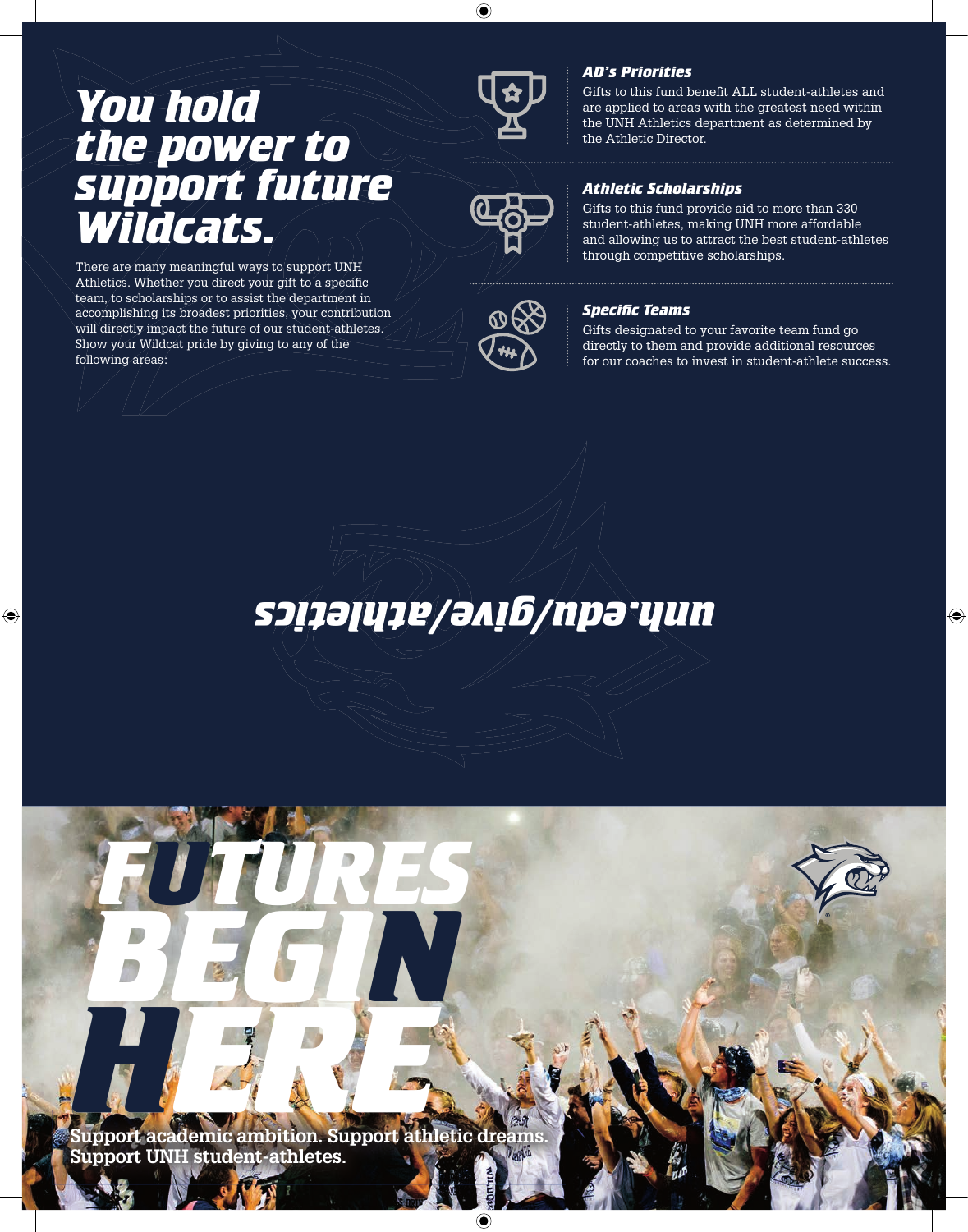*Providing opportunities for our student-athletes to pursue their athletic and academic dreams is always our top priority. We could not support our 500+ student-athletes without the generosity of donors. As we continue to navigate uncertainty, philanthropy is especially critical. With your help, our student-athletes will have the resources they need to become leaders in the classroom, champions in competition and role models in our communities.*

We ask that you please consider making a gift before our fiscal year closes on June 30 so your generosity can be put to use immediately as we plan for the upcoming academic year.

 Gifts to UNH Athletics enhance virtually every aspect of the studentathlete experience. Your support allows us to improve mental and physical wellness, offer summer school and academic tutoring, provide nutrition education and meal-prep lessons, and prepare student-athletes for the future through networking and career-development opportunities.

*Giving now will impact a UNH student-athlete more positively than ever before. As our student-athletes continue to deal with effects of the COVID-19 pandemic, your gift will send a clear message that we are all Wildcats, and that we are behind them – through these challenging times and for life.*

We are proud to offer an exceptional experience to our student-athletes and with your help we can continue to make that possible and even make it better. *Make your gift, of any amount to any area of UNH Athletics, by visiting unh.edu/give/athletics or by using the enclosed envelope.* We

appreciate you doing so by June 30 to count toward the current fiscal year, but please know your gift is impactful anytime.

 We and our student-athletes sincerely thank you for your ongoing belief in UNH and UNH Athletics.

# *unh.edu/give/athletics*

*WE ARE GAME CHANGERS*

*WE ARE COMPETITORS*

*WE ARE LEADERS*

*WE ARE WILDCATS*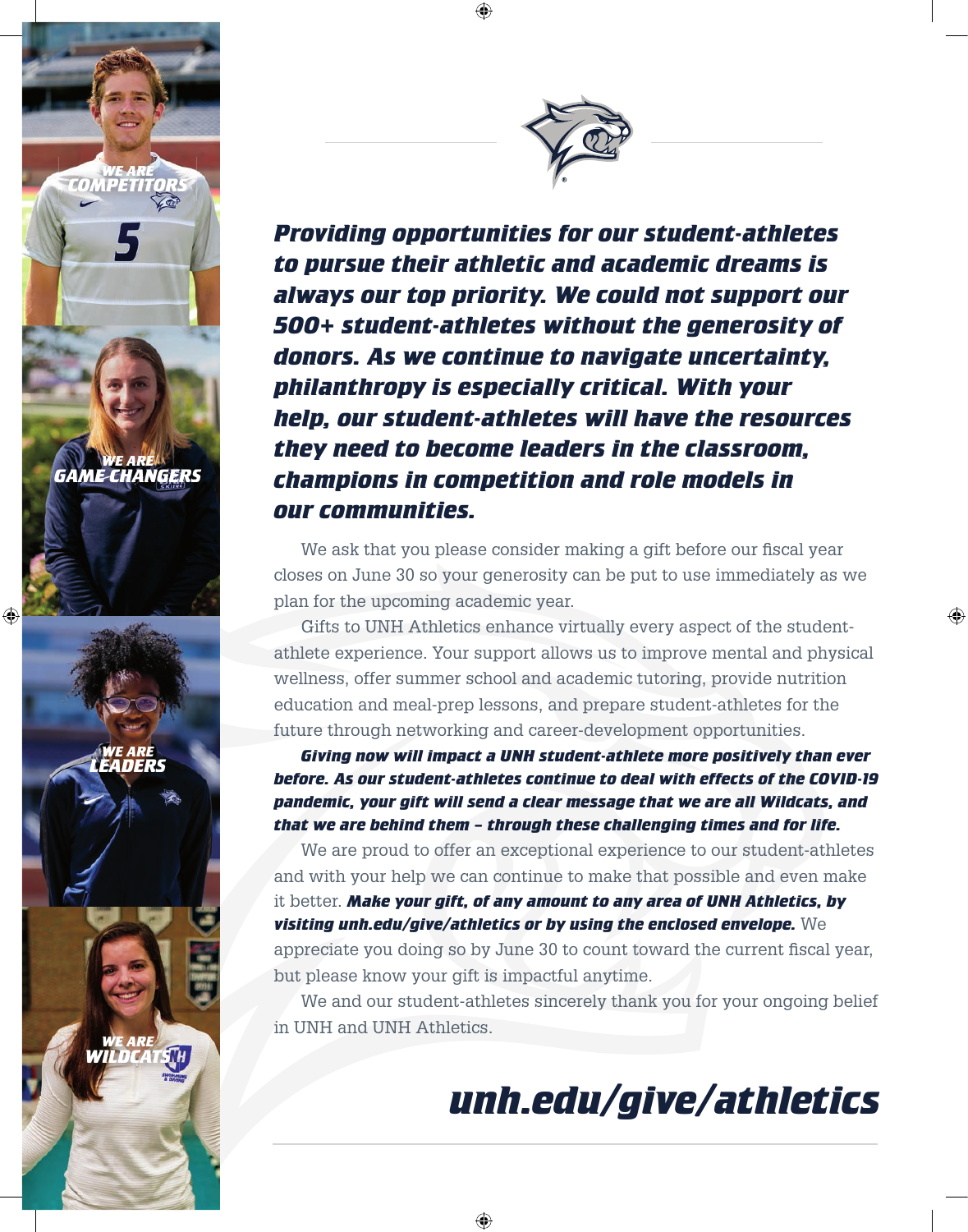

## **University of New Hampshire**

## **Make your secure gift online at** unh.edu/give/athletics

### **Please select the fund(s) you would like to support:**

- \$\_\_\_\_\_\_\_ **Athletic Director's Priorities** *(unrestricted)*
- \$\_\_\_\_\_\_\_ **Athletic Scholarships** *(greatest need)*
- $\square$  \$ Men's Basketball  $\square$  \$ Women's Basketball  $\square$  \$  $\square$  Cheerleading □ \$\_\_\_\_\_ Men's Cross Country/ Track & Field  $\square$  \$ Women's Cross Country/  $\square$  \$ Track & Field  $\square$  \$ Field Hockey  $\square$  \$ Football  $\square$  \$ Gymnastics \$\_\_\_\_\_\_\_ Men's Hockey □ \$\_\_\_\_\_\_\_\_ Women's Hockey  $\square$  \$ Women's Lacrosse
	- $\square$ \$ Skiing  $\Box$  \$  $M$ en's Soccer  $\square$  \$ Women's Soccer  $\square$  \$ Swimming & Diving  $\square$  \$  $\blacksquare$  Volleyball Athletics Equipment Room  $\square$  \$ \_\_\_\_\_\_\_\_ Athletic Training  $\square$  \$  $\blacksquare$  Strength & Conditioning □ \$ Wildcat Fueling Station  $\Box$   $\zeta$  Other: \_\_\_\_\_\_\_\_\_\_\_\_\_\_\_\_\_\_\_\_\_\_\_\_\_\_\_\_

#### **Payment Method:**

 Check enclosed, made payable to the *UNH Foundation, Inc.*  $\square$  Visa  $\square$  Mastercard  $\square$  American Express  $\square$  Discover

| <b>Payment Options:</b>                                         |  |  |  |  |  |
|-----------------------------------------------------------------|--|--|--|--|--|
| Total amount of gift: \$                                        |  |  |  |  |  |
| $\Box$ One-time $\Box$ Quarterly $\Box$ Monthly $\Box$ Annually |  |  |  |  |  |
| # of installments __________                                    |  |  |  |  |  |